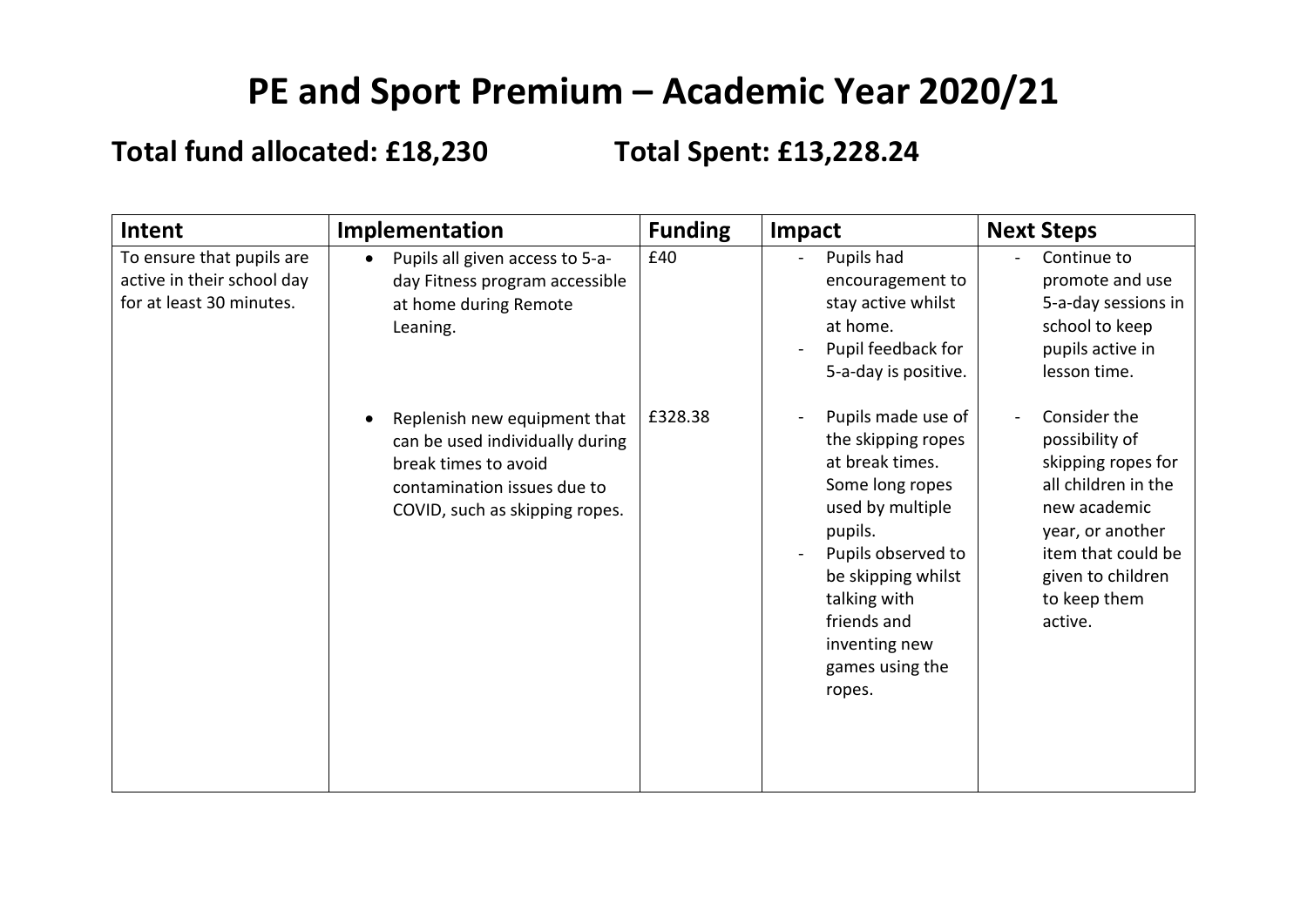|                                                                                                                                              | Create playground markings,<br>$\bullet$<br>including a 'Mile-a-Day', which<br>will encourage pupils to be<br>active during the break and<br>lunchtimes, as well as enabling<br>teachers to provide active<br>lessons. | £5,466          | <b>Pupils running</b><br>Mile-a-Day during<br>their own break<br>times.<br>Children playing<br>'Copy me' game.<br>Children playing<br>beanbag darts.<br>Children playing<br>Snakes and<br>Ladders.<br>Pupil feedback is<br>positive and shows<br>excitement. | Monitor the<br>children's usage of<br>the markings at<br>break times.<br>Incorporate the<br>markings into Play<br>Leader activities.<br>Monitor use of the<br>markings during<br>lesson times. |
|----------------------------------------------------------------------------------------------------------------------------------------------|------------------------------------------------------------------------------------------------------------------------------------------------------------------------------------------------------------------------|-----------------|--------------------------------------------------------------------------------------------------------------------------------------------------------------------------------------------------------------------------------------------------------------|------------------------------------------------------------------------------------------------------------------------------------------------------------------------------------------------|
| To raise the profile of P.E.<br>in the school and allow<br>pupils access to<br>opportunities that they<br>may not already have<br>access to. | Run a workshop of<br>$\bullet$<br>trampolining for the whole<br>school, delivered by Bounce<br>Beyond.                                                                                                                 | £450            | Pupil voice<br>showed children<br>enjoyed the<br>activity and some<br>wished to get their<br>own trampolines.<br>Children combined<br>active lesson with<br>other subjects,<br>such as maths.                                                                | Follow up with<br>pupil voice on<br>which pupils have<br>their own<br>trampolines and<br>make use of them.                                                                                     |
|                                                                                                                                              | Run weekly Yoga lessons for all<br>pupils in the school, delivered<br>by A-Z Yoga.<br>Provide yoga mats and<br>cushions to enable the<br>teaching of yoga sessions.                                                    | £321<br>£686.56 | Very popular with<br>pupil feedback<br>from Remote<br>Learning.<br>Children report<br>finding the activity                                                                                                                                                   | Consider the<br>possibility of a<br>yoga club.<br>Continue to<br>provide the<br>sessions, but less                                                                                             |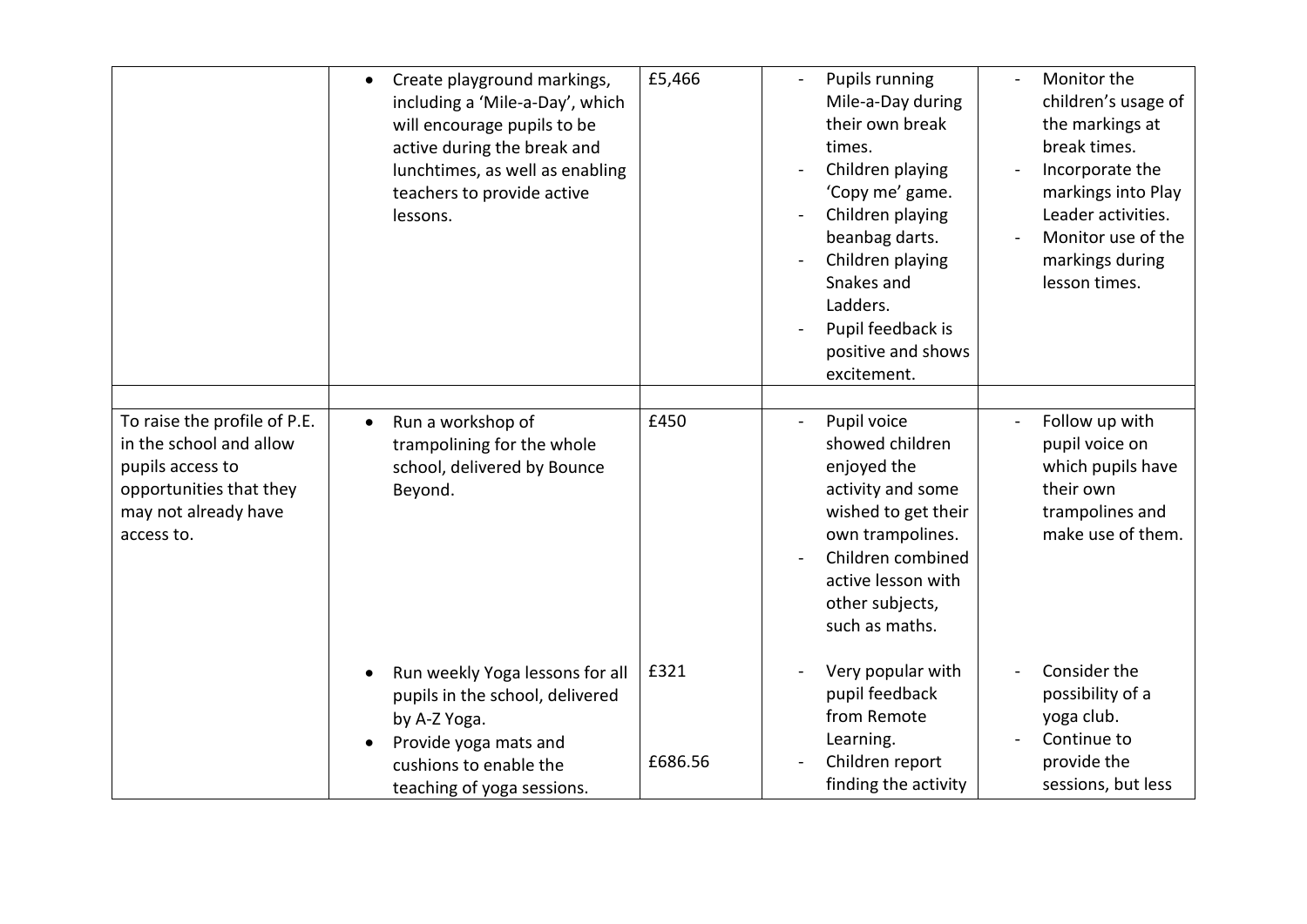|                                                                                           | Provide hold-all bags to carry<br>$\bullet$<br>all equipment.                                                                                                            | £123.50   | both relaxing and<br>physically<br>challenging.<br>Some children<br>interested in<br>taking up Yoga<br>outside of school.                                                                                                            | regularly to allow<br>for different<br>activities to be<br>offered.                                                                                                                                              |
|-------------------------------------------------------------------------------------------|--------------------------------------------------------------------------------------------------------------------------------------------------------------------------|-----------|--------------------------------------------------------------------------------------------------------------------------------------------------------------------------------------------------------------------------------------|------------------------------------------------------------------------------------------------------------------------------------------------------------------------------------------------------------------|
|                                                                                           | New markings on the<br>playground to replace old<br>court markings (funding<br>above).                                                                                   |           | A wider variety of<br>sports can be<br>played with more<br>types of markings.<br>PE lessons can be<br>run more easily<br>with clear court<br>markings.<br>Teacher feedback<br>is positive about<br>the use of these<br>new markings. | Monitor the use of<br>the different court<br>markings during<br>lessons.<br>Consider providing<br>further CPD for<br>any sports that we<br>now have<br>markings for that<br>teachers are less<br>confident with. |
| Increase the confidence,<br>knowledge and skills of<br>teaching staff in PE and<br>Sport. | ELITE Sports to provide CPD,<br>$\bullet$<br>working alongside teachers to<br>demonstrate teaching skills<br>and develop the teachers'<br>ability to deliver PE lessons. | £5,812.80 | Teacher feedback<br>is positive about<br>the learning from<br>the CPD.<br>Teacher<br>confidence is<br>higher to deliver<br>their lessons.<br>Teachers have<br>more ideas of how<br>to deliver                                        | Continue with<br>teacher CPD.<br>Teachers are<br>benefiting from<br>the experience.                                                                                                                              |